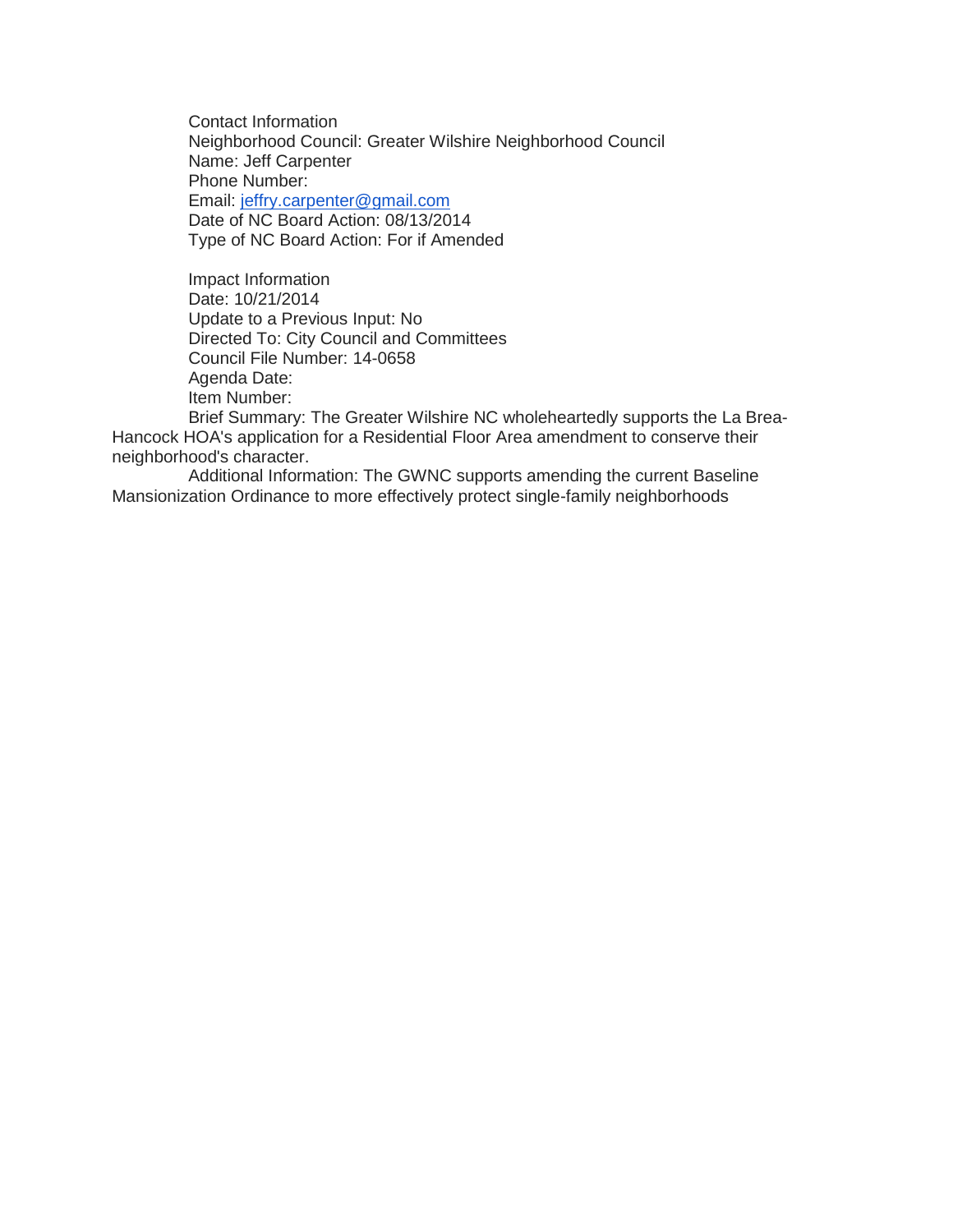

Greater Wilshire Neighborhood Council General Meeting August 13, 2014 **MINUTES** Approved by the Board, 9/10/14

# **1. Call to Order & Pledge of Allegiance** (Owen Smith)

A duly noticed Meeting of the Greater Wilshire Neighborhood Council ("GWNC") Board of Directors was held on Wednesday, August 13, 2014, at the Ebell of Los Angeles, 743 S. Lucerne Blvd., Los Angeles. President Owen Smith called the meeting to order at 7:04 p. m. The Pledge of Allegiance was led by Frances McFall.

# **2. Roll Call** (Jeffry Carpenter)

Secretary Jeffry Carpenter called the roll. Twelve of the 21 Board Members were present at the Roll Call, which is not a quorum: Jeffry Carpenter, Patricia Carroll, John Gresham, Joseph Hoffman, Patricia Lombard, Fred Mariscal, Frances McFall, Clinton Oie, Owen Smith, Julie Stromberg, Greg Wittmann and James Wolf. Ann Eggleston, William Funderburk and Karen Gilman (Alternate for Jane Usher) arrived later. Board Members absent and not represented by an Alternate: Michael Genewick, Jack Humphreville, Jason Peers, Dorian Shapiro, Daniel Whitley and John Winther. The GWNC quorum (the minimum number of Committee Members needing to be present to take binding votes on Agendized Items) is 13 (see http://empowerla.org/wp-content/uploads/2012/07/Greater-Wilshire-NC-Bylaws.pdf), so at this time the Board could only take public comments and could not have any discussions, make any Motions or take any votes. All 21 Board Seats were filled. No Board Seats were vacant (some Alternate Seats were vacant). Also attending: 21 Stakeholders and guests.

# **3. Approval of the Minutes** (Jeffry Carpenter)

[*This Agenda Item was addressed after Item #5.*]

**MOTION** (by Mr. Carpenter, seconded by Ms. Lombard): The Greater Wilshire Neighborhood Council approves the Minutes of its July 9, 2014 General Meeting as written.

**MOTION PASSED** unanimously by a hand vote with all 14 in favor.

# **4. President's Report** (Owen Smith)

A. Board Vacancies

Mr. Smith noted the vacancies. Alternates are needed for: Area 2 (Citrus Square), Area 3 (Country Club Heights), Area 9 (Oakwood/Maplewood/St. Andrews Square), Area 12 (Western-Wilton), Education, Religion and Non-Profit.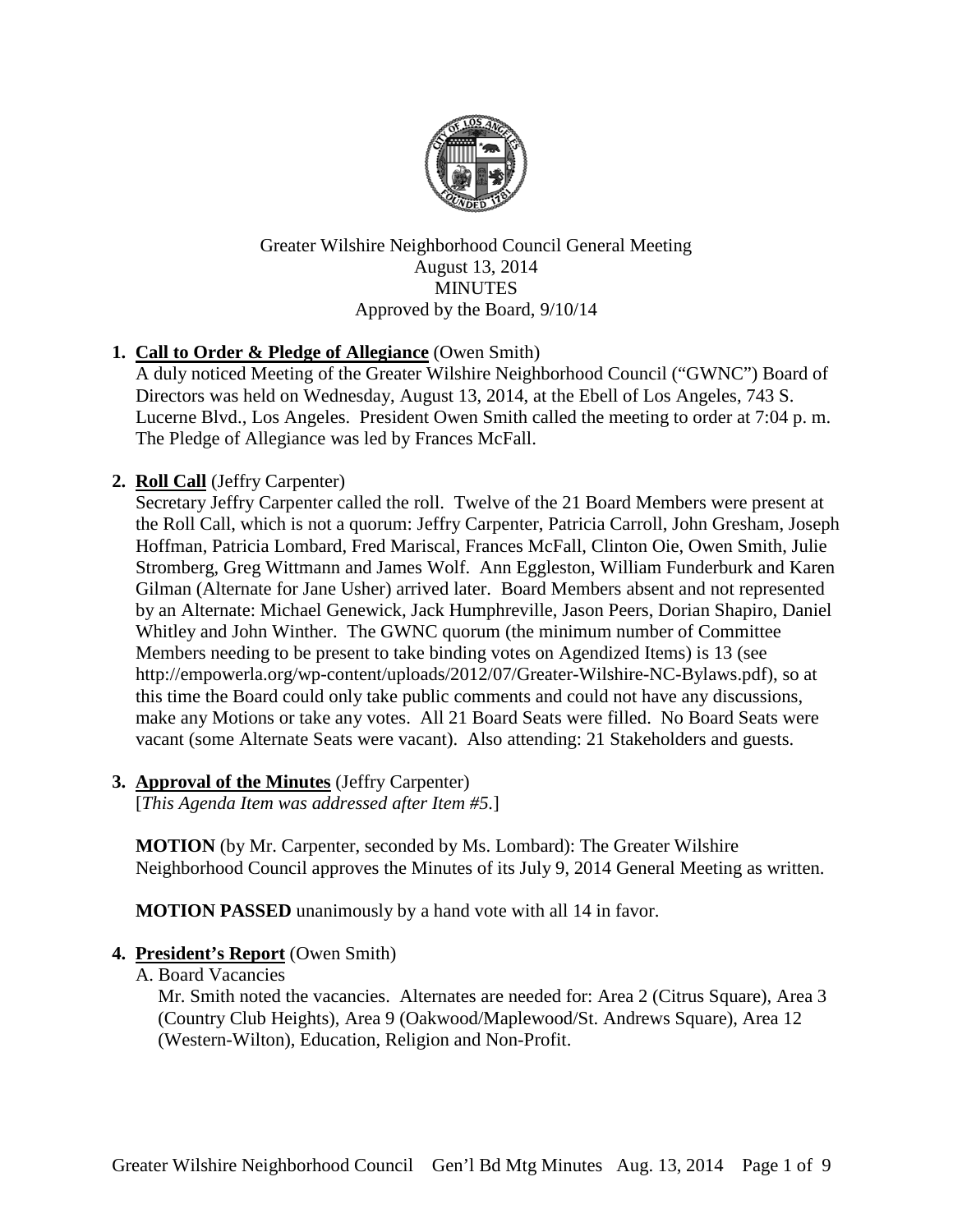- B. Seating of Board Members and Alternates Elected or Volunteered But Not Previously Installed – if any.
	- i. Gail Asch Alternate for Area 4 (Fremont Place) Ms. Lombard introduced Ms. Asch.

**MOTION** (by Mr. Gresham, seconded by Ms. McFall): The Greater Wilshire Neighborhood Council nominates Gail Asch as the Area 4 (Fremont Place) Representative [Alternate] Board Member.

**MOTION PASSED** unanimously by a hand vote of the 13 eligible voters present with all 13 in favor ("Yes" or "Aye") (Carpenter, Carroll, Eggleston, Funderburk, Gresham, Hoffman, Lombard, Mariscal, McFall, Oie, Smith, Stromberg and Wolf).

Ms. Asch read aloud the Neighborhood Council Oath of Office. Mr. Smith invited Ms. Asch to be Seated with the Board. He indicated that there were no more nominations at this time.

## C. Ethics & Funding Training

*[The following is from the Agenda.]* All Board Members and Alternates **must complete Ethics Training** in order to vote on funding motions before the Board. The course is available online at http://ethics.lacity.org/education/ethics2007/?audience=done In addition to Ethics training, all Board Members and Alternates are also REQUIRED to take a new Funding Training course (about the new system of NC checking accounts that will be launched soon). The course is at

http://www.slideshare.net/EmpowerLA/nc-checking-account-training-62413. The last page of the presentation contains a link --

http://www.empowerla.org/Boardregistration – to a completion form you can submit to register your attendance. **Board members and Alternates MUST complete both trainings** to be eligible to vote on funding-related matters. [Tables are in the Agenda that show which Board Members and which Alternates have completed which trainings.]

Mr. Smith noted the above.

# **5. Local Government Updates**

A. CD4 Update (Ben Seinfeld)

Ben Seinfeld, Field Deputy for L.A. City District Four Councilman Tom LaBonge (213- 485-3337; cell 213-804-2388; Ben.Seinfeld@LACity.org; http://CD4.LACity.org), reported that the Wilshire/LaBrea intersection will be closed for construction between 8:00 p.m. – 6:00 a.m. each night except only for right-turns. The Mayor's Great Streets LA Initiative selected Western between Melrose and Third; volunteers are needed for the advisory group being formed.

*Board Member William Funderburk arrived at this time, making a quorum of 13 Board Members (or their Alternate(s)) present. Now the Board could take binding votes on Agendized Items.*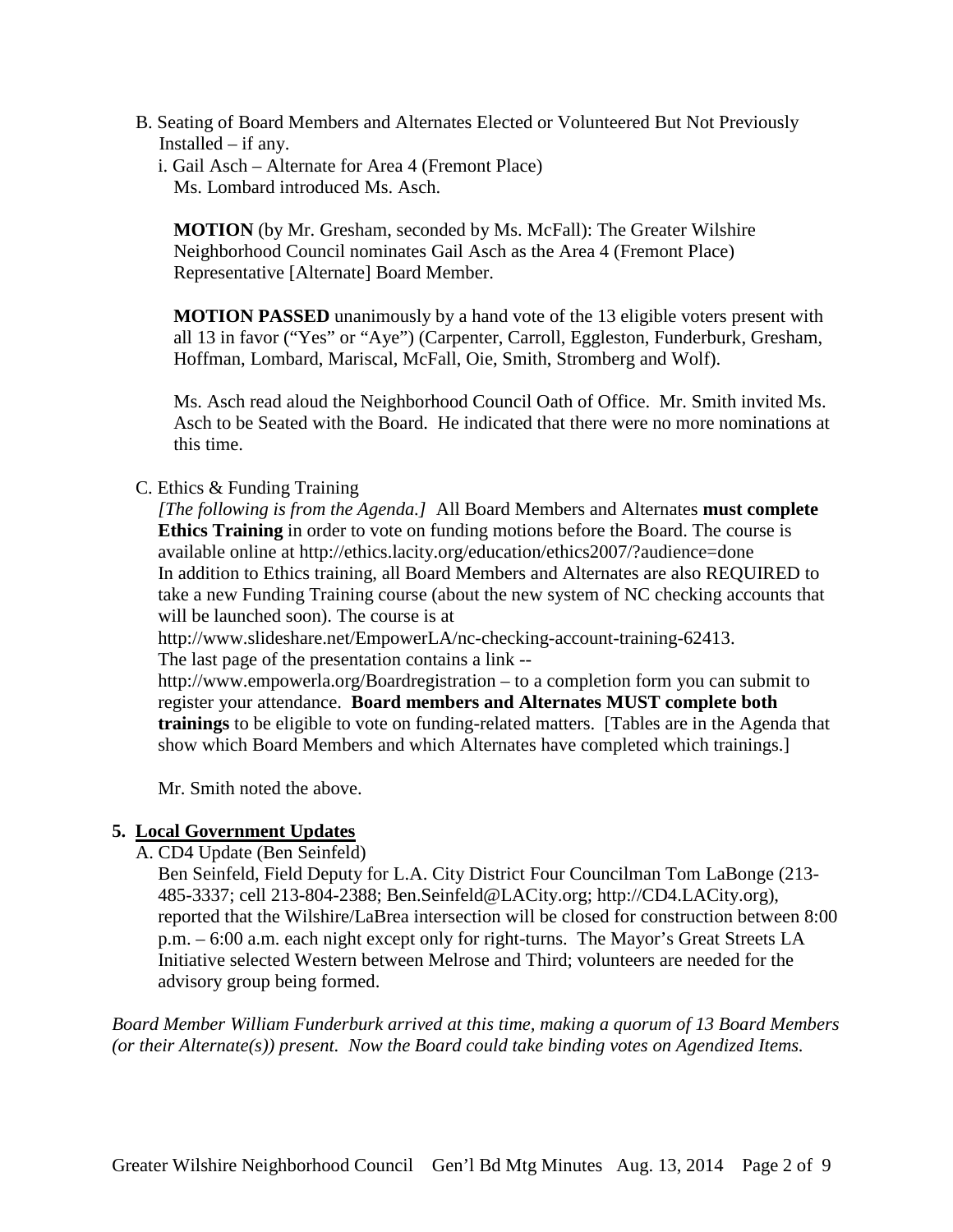### B. CD5 Update (John Darnell)

John Darnell, Field Deputy for L.A. City District Five Councilman Paul Koretz (310-289- 0353; John.Darnell@LACity.org; www.lacity.org/council/cd5), reported that the Melrose BID "hired a consultant to do a traffic study" on Wilshire between Highland and Fairfax to recommend parking improvements. Also, the Councilman is working to "fix" the 2007 Baseline Mansionization Ordinance.

*Board Member Ann Eggleston arrived at this time, making 14 Board Members (or their Alternate(s)) present (the GWNC quorum is 13).*

## **6. Community Concerns and Public Comments**

- A. Presentation of GWNC Citizen Recognition Award: Margy Hudson (Fred Mariscal) Mr. Mariscal described Stakeholder Margy Hudson's background and extensive community activism, including about Robert Burns Park. She reminded that the GWNC allocated funding for the Park and thanked the GWNC for the Award.
- B. Election Reform Proposals and Possible Motions of Support for Council File #s 13-1364 and 12-1269-S2 (Leila Pederson – Common Cause) Ms. Pederson said that Common Cause (CC) is "working with the [City] Ethics Commission" to improve elected officials' accountability to constituents. CC recommends to "consolidate elections with the County" to "boost turnout 30 to 40%" and have early voting at "a couple of central locations." The Los Angeles primary election turnout was 13%; the statewide average is 18 percent.

C. Other public comments Wally Knox, City Council District Four candidate, wants to help increase voter turnout.

## **7. Fiscal Year Budget Package, Treasurer's Report & Other Budget Items** (Patti Carroll & Elizabeth Fuller)

A. Approval of Fiscal Year 2014-2015 Budget

GWNC Administrative Consultant Elizabeth Fuller reported that DONE (the L.A. Dept. of Neighborhood Empowerment) is "switching us over to checking accounts . . . the Budget plan is due as soon as possible." She explained the below documents and reminded the Board that the Budget can be revised at any time. A "media projector" could save paper copying costs. There was no election allocation because there will be no election this Fiscal Year.

Copies were distributed of the completed GWNC Fiscal Year 2014-2015 Budget, Outreach Survey, Self-Assessment and Strategic Plan.

*Alternate Board Member Karen Gilman arrived at this time, making 15 Board Members (or their Alternate(s)) present (the GWNC quorum is 13).*

**FUNDING MOTION** (by Ms. Lombard, seconded by Mr. Hoffman): The Greater Wilshire Neighborhood Council approves its Fiscal Year 2014-2015 Budget, Outreach Survey, Self-Assessment and Strategic Plan.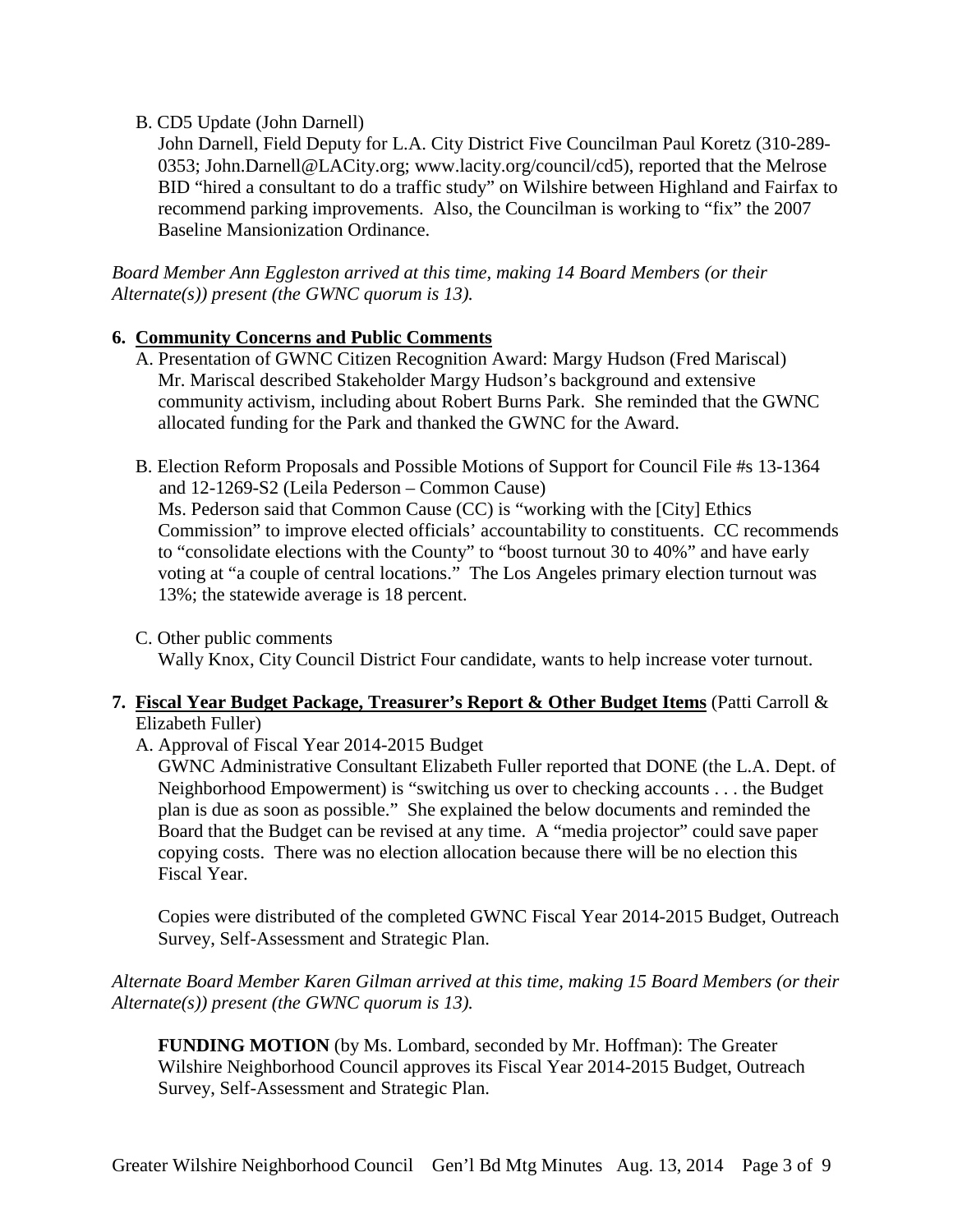**FUNDING MOTION PASSED** unanimously by a roll call vote of the 13 eligible voters present with all 14 in favor ("Yes" or "Aye") (Carpenter, Eggleston, Funderburk, Gilman, Gresham, Hoffman, Lombard, Mariscal, McFall, Oie, Smith, Stromberg and Wolf).

- B. Neighborhood Council Outreach Survey See above Item #7. A.
- C. Neighborhood Council Self-Assessment for Fiscal Year 2013-14 See above Item #7. A.
- D. Neighborhood Council Strategic Plan for Fiscal Year 2014-2015 See above Item #7. A.
- E. Monthly Budget Reports/Expenditures Approvals for the month of July

Copies were distributed of "Monthly Expenditure Report for June 2014."

**FUNDING MOTION** (by Ms. Lombard, seconded by Ms. Eggleston): The Greater Wilshire Neighborhood Council approves its July 2014 expenditures to the Koreatown Youth and Community Center and for the Minutes writer.

**FUNDING MOTION PASSED** unanimously by a roll call vote of the 13 eligible voters present with all 13in favor ("Yes" or "Aye") (Carpenter, Eggleston, Funderburk, Gilman, Gresham, Hoffman, Lombard, Mariscal, McFall, Oie, Smith, Stromberg and Wolf).

**FUNDING MOTION** (by Mr. Gresham, seconded by Ms. Lombard): The Greater Wilshire Neighborhood Council approves its July 2014 Monthly Expenditure Report.

**FUNDING MOTION PASSED** unanimously by a roll call vote of the 13 eligible voters present with all 13 in favor ("Yes" or "Aye") (Carpenter, Eggleston, Funderburk, Gilman, Gresham, Hoffman, Lombard, Mariscal, McFall, Oie, Smith, Stromberg and Wolf).

F. Approval to begin contract process with Ebell, Wilshire United Methodist Church, KYCC (for Wilton Islands Maintenance), and Elizabeth Fuller (Administrative Consultant)

**FUNDING MOTION** (by Mr. Gresham, seconded by Ms. Lombard): The Greater Wilshire Neighborhood Council will begin and accelerate the contract approval process with the Ebell of Los Angeles, Wilshire United Methodist Church, KYCC (for Wilton Islands Maintenance), and Elizabeth Fuller (Administrative Consultant).

**FUNDING MOTION PASSED** unanimously by a roll call vote of the 13 eligible voters present with all 13 in favor ("Yes" or "Aye") (Carpenter, Eggleston, Funderburk, Gilman, Gresham, Hoffman, Lombard, Mariscal, McFall, Oie, Smith, Stromberg and Wolf).

G. Other Finance Issues/Expenditures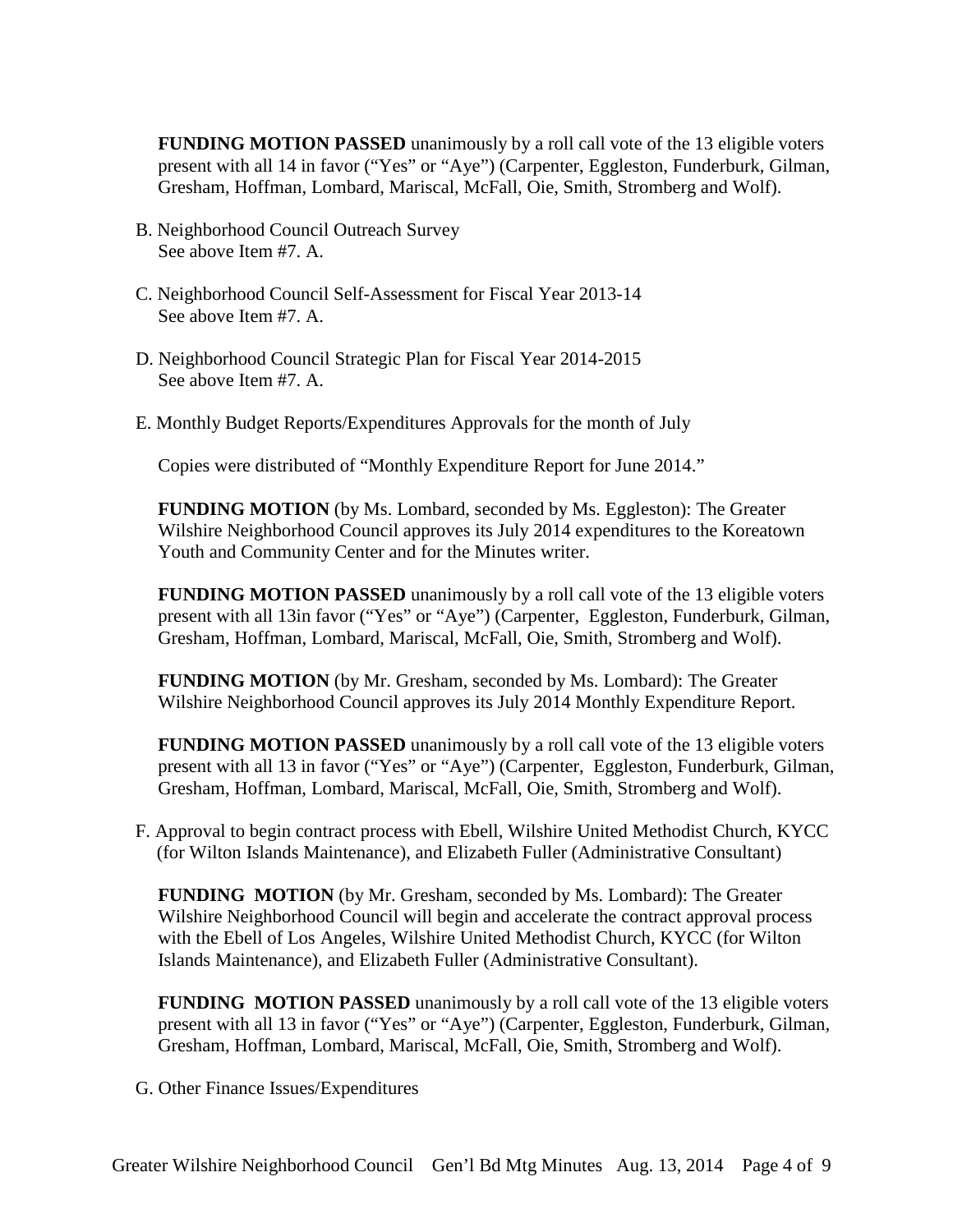Ms. Carroll described the checking account system.

#### **8. DWP Oversight** (Jack Humphreville)

Mr. Humphreville was not present and there was no report.

#### **9. City Budget Issues** (Humphreville)

Mr. Humphreville was not present and there was no report.

#### **10. Old Business**

There was no old business at this time.

#### **11. New Business**

There was no new business at this time.

#### **12. Transportation Committee** (Michelle Owen, Julie Stromberg)

A. Motion to challenge Metro's request for extended hours for subway construction (Funderburk)

Mr. Funderburk reported that "despite this massive presentation" by Metro "they did not bother to tell us about the Variance they were applying for." He read aloud the Variance approval "that was done . . . behind our backs." He would like and Ms. Stromberg and Ms. Owen agreed to help to "write a strongly-worded letter" to Metro.

- B. Follow-up on questions raised at Metro presentation at last meeting Ms. Stromberg reported that the Committee is "currently reviewing [Metro's] responses."
- C. Update on Purple Line noise impact issues Ms. Owen reported that many impacted areas border the GWNC. She encouraged individuals to "write a letter of support to oppose [Metro's] extended hours" request.
- D. Next scheduled TC meeting, topics The Committee will meet in late August or early September.
- E. Other issues There were no other issues at this time.

### **13. Outreach Committee** (Fred Mariscal)

- A. Planning upcoming events (details TBD, volunteers welcome): i. Western Ave. Visioning Walk (Wittmann) Mr. Mariscal noted that Mr. Wittmann will organize this.
	- ii. GWNC Fall Forum: ReCode LA (Humphreville/Lombard) Mr. Mariscal noted this.
	- iii. Citrus Square Walk (J. Gilman/Carpenter) Mr. Mariscal noted this.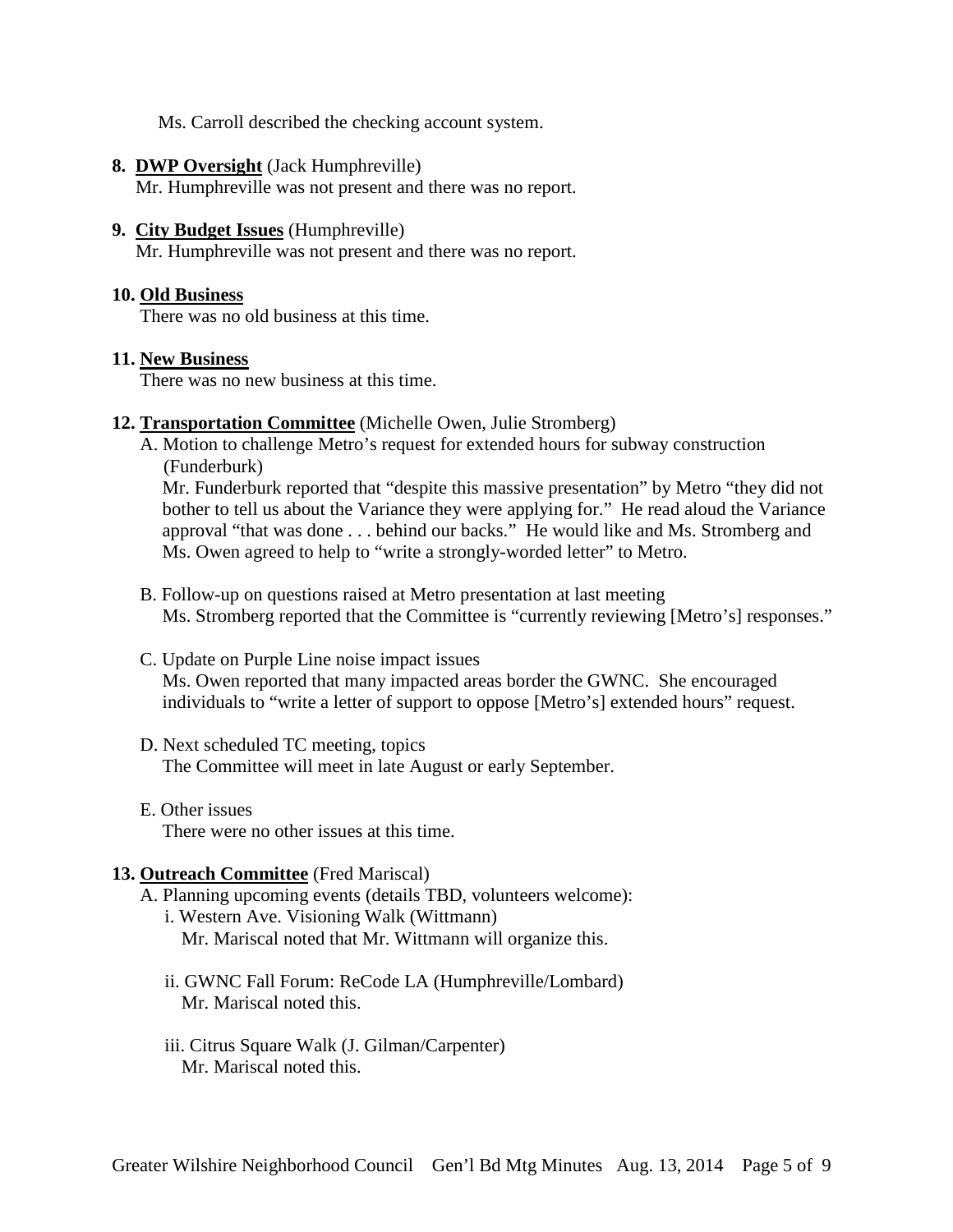- iv. GWNC Winter Forum: Small Lot Subdivisions Mr. Mariscal noted this.
- B. Still seeking "Top 10 Issues" lists from our neighborhood associations (have La Brea-Hancock, Sycamore Square, St. Andrews Square, Wilshire Park, Citrus Square…need others; Joe Hoffman collating submissions).

Mr. Mariscal noted this; volunteers are needed. Mr. Wittmann explained that historical buildings and features can be viewed on the "Visioning Walk." Ms. Carroll was concerned about a possible City Council District Four plan to encouraged mixed-use developments on Western.

## **14. Board Member Reports and Comments**

Mr. Gresham reported that Metro is "doing an excellent job" of Bus Rapid Transit line construction outreach. Ms. Carroll announced the August 25th Taste of Larchmont. Ms. Eggleston announced a Sycamore Square Neighborhood Association block party. Stakeholder John Welborne, Vice President for Planning and Land Use for the Windsor Square Association, noted his "enthusiastic support" for the three recommended Land Use motions, below.

## **15. Land Use Committee** (James Wolf)

*[Each Item's Issue/first paragraph is directly from the Agenda.]*

A. Zone Change, Variance and CUB Application for the Larchmont Bungalow (107 N. Larchmont Blvd.)

Issue: The business was originally approved as a take-out service, but has been operating, in violation of the local "Q" conditions, as a sit-down restaurant. The city revoked its Certificate of Occupancy, so the owners are now seeking to legalize operations by applying for a zone change (to allow a sit-down restaurant in the location), a variance (for an exception to mandated parking requirements) and a CUB to serve a full line of alcoholic beverages.

At the LUC meeting in July, Bungalow owner Albert Mizrahi apologized for the past violations and said he is now seeking to right past wrongs. Committee discussion centered on the Bungalow's long history of violations, as well the city's pending lawsuit against it, and the Bungalow's counter-suit against the city, which is also still pending. Further discussion addressed the parking situation (and whether or not a new parking study should be done to reflect the neighborhood's current uses and patterns), the lack of specificity in the drawings for the revised site plan, and the fact that no restaurant on Larchmont has ever been granted a full liquor license. **LUC recommended Motions:**

- 1. That the GWNC oppose the application for a CUB to allow sales of a full line of alcoholic beverages at the Larchmont Bungalow.
- 2. That the GWNC oppose the application for a parking variance at the Larchmont Bungalow.
- 3. That the GWNC oppose the application for a zone change to allow a full restaurant at the Larchmont Bungalow location.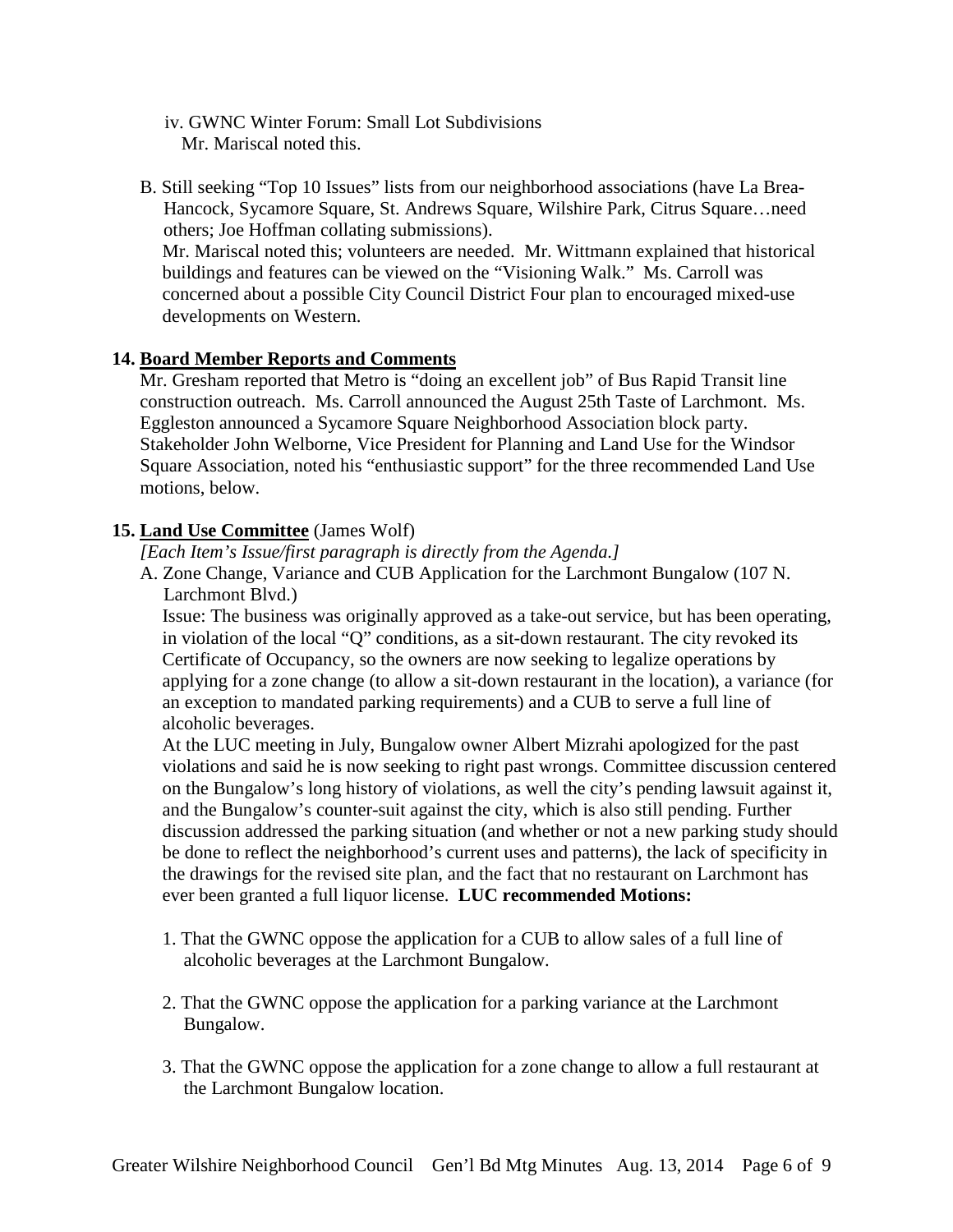*[This paragraph is directly from the Agenda.] [Please note: on July 24, two days after the LUC meeting, the GWNC was notified by the Bungalow representatives that the city hearing on this application, originally scheduled for August 12, was being cancelled, and that they will be working with the Planning Department to revise and re-submit their application.]*

Copies were distributed of the Bungalow's "12-9-13 . . . Zone Change, Zone Variance, Conditional Use" Application. Mr. Wolf described the project and noted that the Committee received input opposing the applications (supporting the Motion). Stakeholder John Welborne supports the Motion.

**MOTION** (by the Committee): The Greater Wilshire Neighborhood Council opposes the application for a CUB to allow sales of a full line of alcoholic beverages at the Larchmont Bungalow.

**MOTION PASSED** by a hand vote with 14 in favor and one abstention (Wittmann).

**MOTION** (by the Committee): The Greater Wilshire Neighborhood Council opposes the application for a parking variance at the Larchmont Bungalow.

**MOTION PASSED** by a hand vote with 14 in favor and one abstention (Wittmann).

**MOTION** (by the Committee): The Greater Wilshire Neighborhood Council opposes the application for a zone change to allow a full restaurant at the Larchmont Bungalow location.

**MOTION PASSED** by a hand vote with 14 in favor and one abstention (Wittmann).

B. City Council Motion on Small-Lot Subdivisions, Introduced by Tom La Bonge. Issue: The current city ordinance regarding Small Lot Subdivisions has proven problematic by remaining mute on issues of neighborhood compatibility. City Council Member Tom La Bonge has introduced a motion (Council File #13-1478) calling for the addition of new guidelines to address small lot subdivision design issues, to ensure that new projects are more compatible with surrounding neighborhoods. The motion is strongly supported by several GWNC and adjacent neighborhood associations. **LUC recommended Motion:** That the GWNC support the La Bonge motion regarding the addition of new design guidelines for Small Lot Subdivisions, and that we send letters noting our support to all members of the City Council and the Area Planning Commission.

*[This paragraph is directly from the Agenda.] [Please note: On July 30, the City Council passed the new design guideline ordinance with a 14-0 vote. The language will become effective 41-51 days from the date of the vote, depending on when the Mayor signs off. Once funding is identified, the Department of City Planning will proceed with evaluating the small lot provisions and preparing any changes needed to ensure future small lot developments are compatible with the neighborhood.]*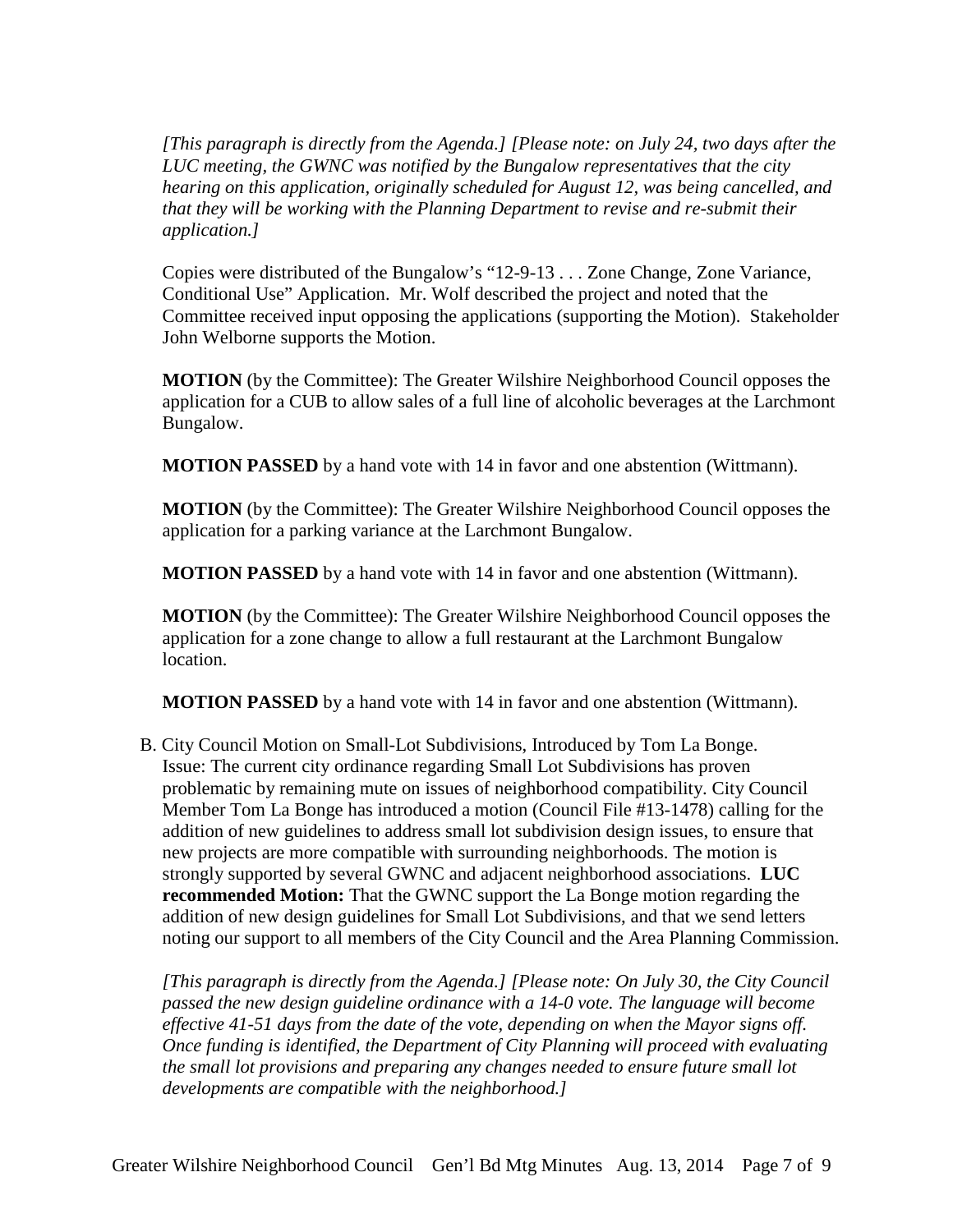Copies were distributed of the City Council Motion and a "La Brea Hancock Homeowners' Association – Pro RFA Signatures/McMansion Map." Mr. Wolf described the issue.

**MOTION** (by the Committee): The Greater Wilshire Neighborhood Council supports the La Bonge motion regarding the addition of new design guidelines for Small Lot Subdivisions, and that we send letters noting our support to all members of the City Council and the Area Planning Commission.

**MOTION PASSED** unanimously by a hand vote with all 15 in favor.

C. Support for a Residential Floor Area (RFA) Overlay Zone in the La Brea-Hancock Neighborhood.

Issue: Because of a number of loopholes, the city's current Baseline Mansionization Ordinance has proven ineffective at stopping the tear-downs of small single family homes in older neighborhoods, and their replacement with huge new homes that are greatly out of character with the surrounding areas. The La Brea-Hancock neighborhood (between Wilshire and Third Street, and La Brea and Citrus), has suffered an increasing number of these projects in the last couple of years, and has worked with City Council District 4 to craft a new ordinance that would set formulas for maximum floor area ratios for new homes in the area, and prohibit attached garages (which are often used for "bonus" living space instead of parking). The RFA is supported by a majority of residents in the area (as confirmed by petitions) and has the full support of the Council office. **LUC recommended Motion:** That the GWNC thank the La Brea-Hancock neighbors for their efforts on this issue and wholeheartedly support the motion for the RFA.

**MOTION** (by the Committee): The Greater Wilshire Neighborhood Council will thank the La Brea-Hancock neighbors for their efforts on this issue and wholeheartedly support the motion for the RFA.

**AMENDED MOTION** (by Mr. Funderburk, seconded by Mr. Gresham): The Greater Wilshire Neighborhood Council will thank the La Brea-Hancock neighbors for their efforts on this issue and wholeheartedly support the motion for the RFA by preparing and sending a letter to Councilmembers La Bonge and Koretz, as well as the City of Los Angeles City Council Planning and Land Use Management Committee members and staff, requesting that the City Council act expeditiously in passing an RFA or INterim Control Ordinance to halt immediately mansionization taking place in the La Brea-Hancock neighborhood. This would include placing the La Brea Hancock RFA item on the next PLUM Committee meeting agenda. The requested action is in addition to the efforts, which GWNC applauds, by Councilmember Koretz to overhaul and modify the entire Baseline Mansionization Ordinance.

**DISCUSSION**: Bob Eisele, Vice-President of the La Brea-Hancock Homeowners Association, reported that the LBHHA supports the Motion. Stakeholder Barbara Savage